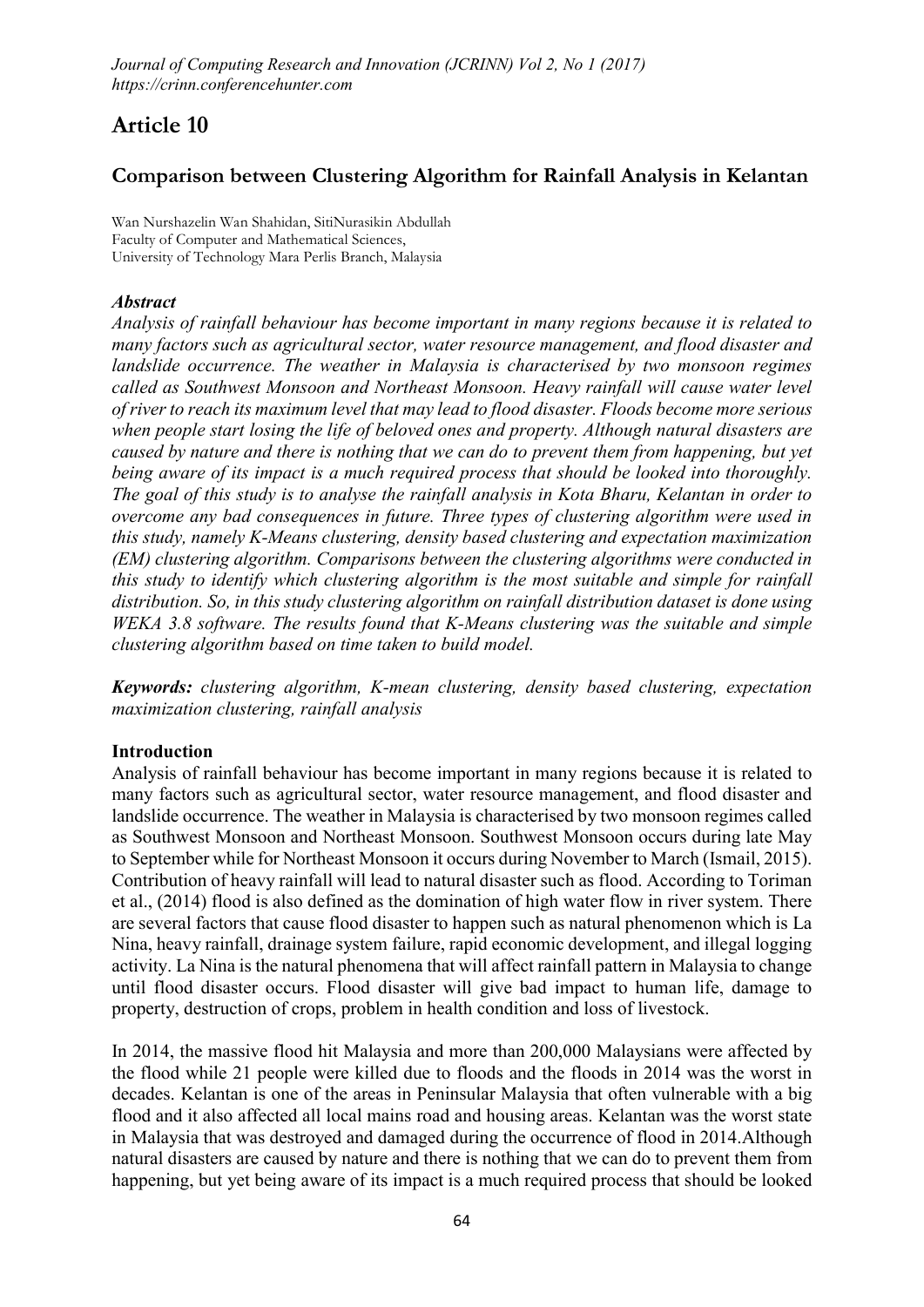into thoroughly. The main objective of this study is to find out which clustering algorithm will be the most suitable and simple for rainfall distribution and show the comparison of different clustering algorithm using WEKA 3.8 software. It is important to study the rainfall distribution since heavy rainfall will lead to natural disaster such as floods. Flood disaster may lead to property and life loss.

## Data Mining Technique

Generally, data mining involves transformation of raw data into relevant patterns. Primarily, data mining is predominantly used for data pattern identification to achieve a firm understanding in data generating process as well as assisting useful predictions. In addition, there are two types of data mining namely direct and indirect data mining. In order to identify pattern and relationship in large data set, methods such as statistical model, mathematical algorithm and machine learning could be used (Phyu, 2009). Phyu also highlighted that besides collecting and managing data, data mining was also useful in analysing and predicting data.

## Clustering Algorithm

Clustering, cluster analysis, segmentation analysis, taxonomy analysis or unsupervised classification is a method of creating similar groups of object, or cluster, in such a way that objects in one cluster are very similar and objects in different cluster are quite distinct (Jain et al,. 2010). The purposes of using clustering were because clustering had ability to deal with noisy data, had scalability to deal with large dataset and had ability to deal with different kind of attributes. Several clustering techniques could be applied such as k-means clustering, density based clustering and expectation–maximization (EM) algorithm.

#### Various Clustering Algorithm

## i. K-Means Clustering

K-means clustering is a partitioning method. The function partitions data into k mutually exclusive clusters, and returns the index of the cluster to which it has assigned each observation K-means clustering introduced by J.B. McQueen in 1967 (Dhakshinamoorthy and Kalaiselvan, 2013). K-means clustering is the most common clustering that groups data with similar characteristics. The basic step of k-means is simple. First, the number of cluster k which is assumed as the centroid or centre of the clusters should be determined. Any random number objects can be taken as the initial centroid. Then, the k-means will do the three steps below until convergence.

Step 1: Determine the centroid coordinate

Step 2: Determine the distance of each object to the centroids.

Step 3: Group the object based on the minimum distance.

## ii. Density Based Clustering

Density based clustering was proposed by Martin Ester, Hans-Peter Kriegel, Jorge Sander and Xiaowei Xu in 1996. It is a density-based clustering algorithm because it finds a number of clusters starting from the estimated density distribution of corresponding nodes (Sharma et al., 2012). Most of scientific literature cited about density based clustering and it is one of the most common clustering algorithms. According to Raviya and Dhinoja (2013) clusters for density based clustering are identified by looking at the density of points. The advantages of density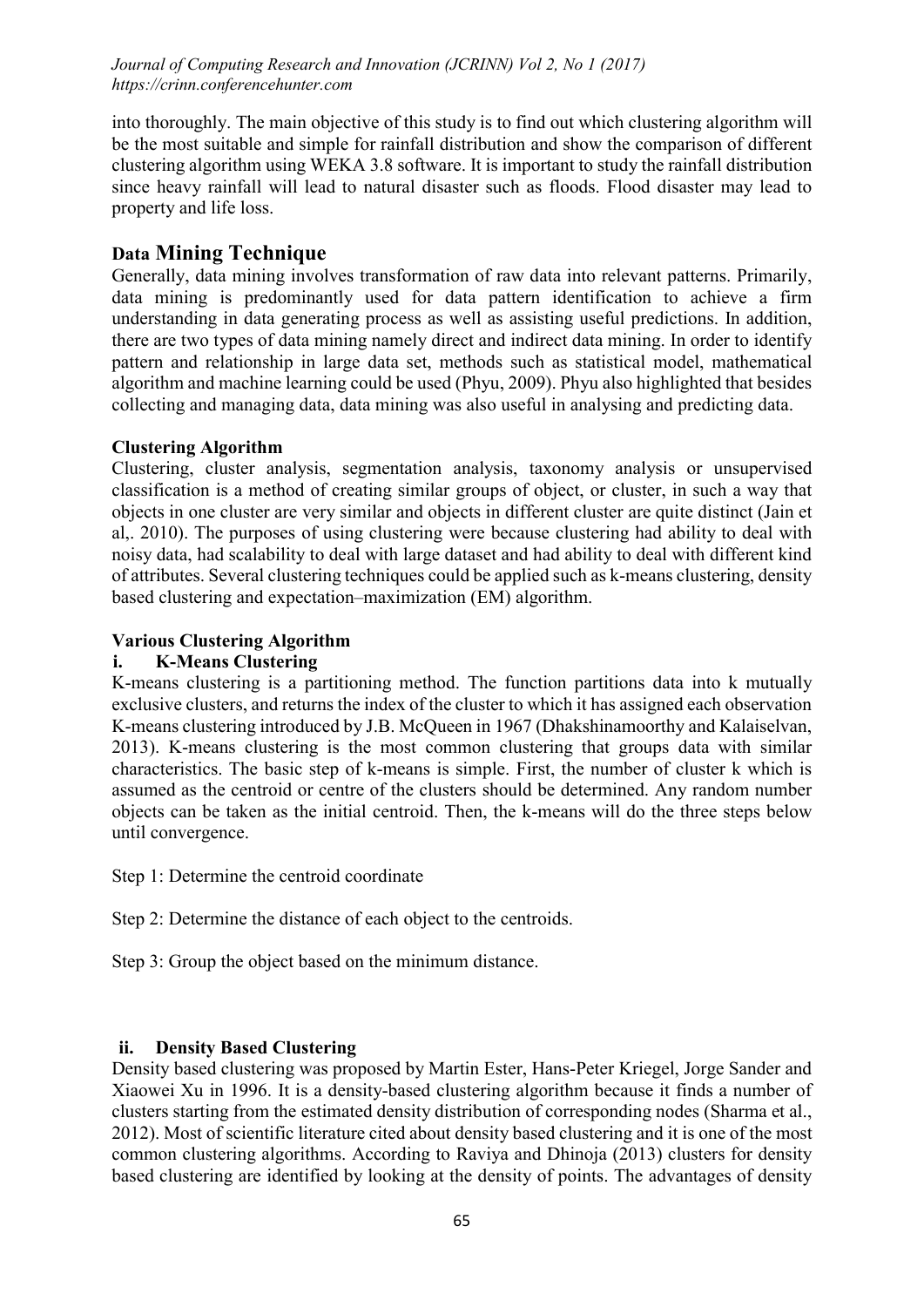based clustering are the shaped of clusters can find arbitrarily and can find the clusters completely surrounded by different clusters. It is robust to noise and do not need any priori k deterministic. Density based finds a number of clusters starting from the estimated density distribution of corresponding nodes. Density based clustering algorithm is an important part of clustering technique which is mainly used in scientific literature. Density is measured by the number of objects which are nearest the cluster.

## iii. Expectation Maximization (EM) Clustering

Expectation maximization is a type of model based clustering method. Umale and Nilav (2014) declared that expectation maximization algorithm assigns objects to cluster according to parameters of probabilistic clusters or the current fuzzy clustering. The expectation maximization algorithm gains its name by Arthur Dempster, Nan Laird, and Donald Rubin in a classic 1977 paper. Besides that, expectation maximization algorithm is an iterative method in finding maximum likelihood or maximum a posteriori (MAP) estimates of parameters in statistical models. . Expectation maximization algorithm consists of two key stages. The two stages were showed below.

- Stage 1: E (expectation) was the calculation of the cluster probabilities. In this stage, assume that we know the values of all the model parameters.
- Stage 2: M (maximization) was the calculation of the model parameters. In this stage, the process was aimed to maximize the likelihood of the model given the available data.

These stages are repeated until the algorithm starts to converge.

## Waikato Environment for Knowledge Analysis (WEKA)

Waikato Environment for Knowledge Analysis (WEKA) is one of the software or machine learning for data mining. WEKA is freely available for download and offers many powerful features. Besides that, WEKA provides the extensive support for the whole process of experimental data mining. WEKA implements algorithms for data pre-processing, classification, regression, clustering and association rules and also includes visualization tools. Jain et al., (2010) conclude that WEKA has made an outstanding contribution to the data mining.

## Methodology

There were four processes in this study such as data collection, data pre-processing, data clustering and comparison results by clustering algorithm. The rainfall distribution data was analysed one by one in WEKA using the three clustering algorithm. This study uses the secondary rainfall distribution data from Kota Bharu, Kelantan Station. The rainfall distribution data is from January 2008 to December 2014. The data recorded is daily rainfall distribution for 365 or 366 days per year. The average rainfall distribution also consists in this study. There were three attributes from the data such as wind, radiation and humidity. After conducted kmeans, density based and expectation maximization clustering algorithm thus, compared the result from the output in WEKA. The comparison based on the time taken to build the model, values of log likelihood and the number of clusters. The significant of this comparison is to see the suitable and simple clustering algorithm for rainfall distribution data.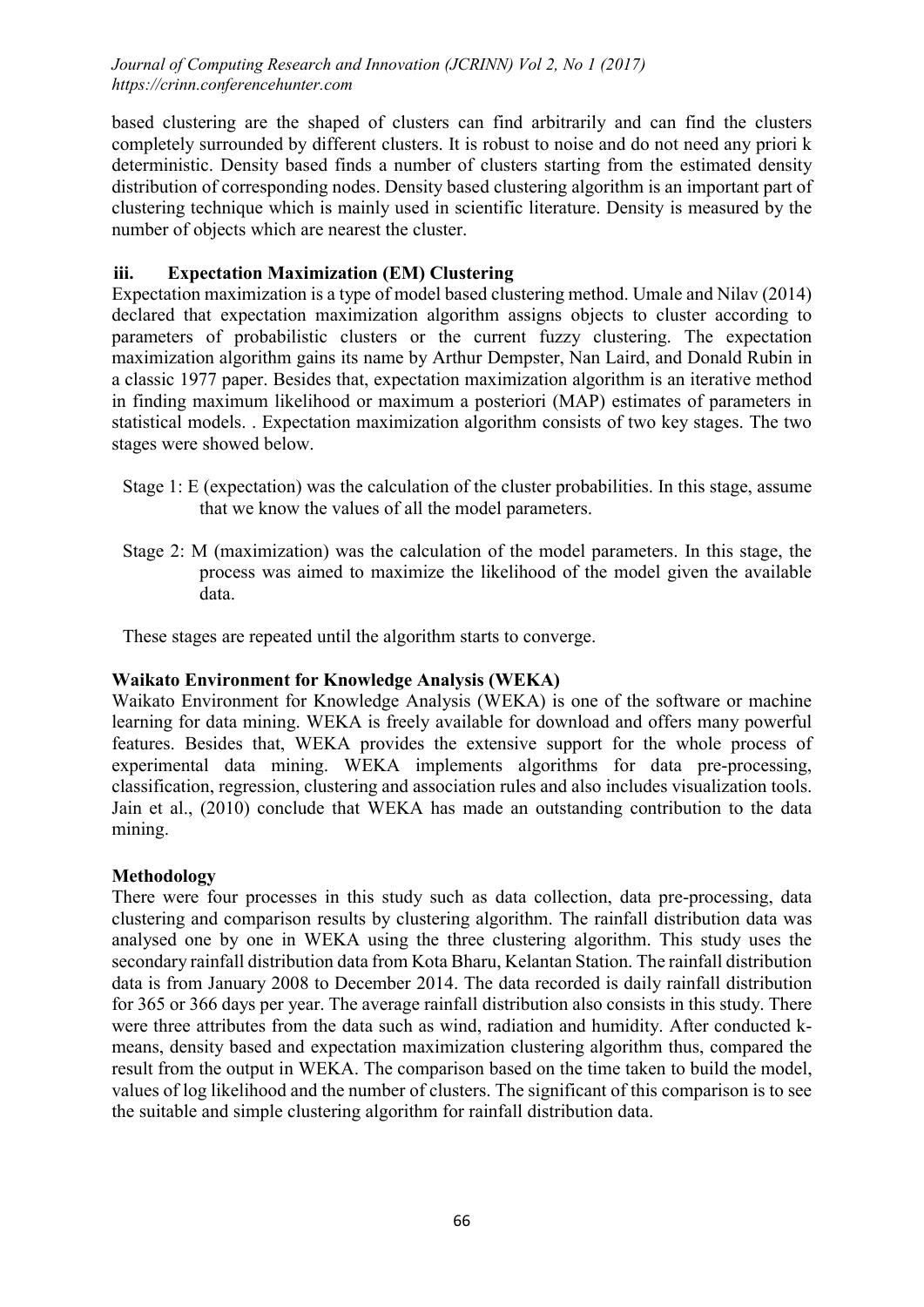#### Results Analysis

K-means clustering, density based clustering and expectation maximization clustering was conducted one by one in WEKA in order to find the results and made comparison table. The comparisons of clustering algorithm were based on the number of cluster, time taken to build model and the values of log likelihood. From WEKA we found results using the entire clustering algorithm as shown in Table 1.

| Table 1: Result of Comparison of Three Clustering Algorithms |           |                     |     |     |            |           |                          |
|--------------------------------------------------------------|-----------|---------------------|-----|-----|------------|-----------|--------------------------|
|                                                              |           | Clustered Instances |     |     | Time Taken |           |                          |
| Clustering                                                   | Number of |                     |     |     |            | to Build  |                          |
| Algorithm                                                    | Clusters  | 0                   |     |     | 3          | Model     | Log Likelihood           |
|                                                              |           |                     |     |     |            | (Seconds) |                          |
| K-means                                                      |           | 26%                 | 74% |     |            | $\theta$  | $\overline{\phantom{a}}$ |
| Density Based                                                |           | 26%                 | 74% |     |            |           |                          |
|                                                              |           |                     |     |     |            | 0.02      | $-6.4439$                |
| Expectation                                                  | 4         | 39%                 | 21% | 26% | 13%        |           |                          |
| Maximization                                                 |           |                     |     |     |            | 0.23      | $-5.4829$                |

Table 1 compares the results for three different types of clustering algorithm such as k-means, density based and expectation maximization. Density based clustering was better than the expectation maximization clustering because the time taken to build the model is 0.02 seconds which is less than expectation maximization clustering. The lower the time taken to build the model means that the model was simple. Density based clustering take less time to build a cluster but it does not better than the k-means clustering because density based clustering has high log likelihood value, if the value of log likelihood is high which is negative value than it does not make good cluster. Log likelihood measured the goodness of the clustering. K-means clustering has the lowest time taken to build the model which is 0 seconds and smaller number of clusters. As a conclusion, k-means clustering was the suitable and simple clustering algorithm in this study based on the time taken to build model. K-means clustering algorithm is the simplest clustering algorithm as compared to other clustering algorithms.

#### Conclusion

This study wants to obtain the most suitable and simple clustering algorithm by using rainfall distribution data in Kota Bharu, Kelantan. The selection of appropriate clustering algorithm is really important in order to gain better analysis for rainfall distribution data. Besides, the main challenges while conducting this study is to use WEKA 3.8 software in order to come out with the best clustering and able to build the clustering model which it is an important issue that had been discuss by the researchers. Results shows that the model that had been developed and conduct in WEKA 3.8 software were able to identify the best and simple clustering algorithm based on rainfall distribution data from years 2008 until 2014. K-means clustering give the lowest time taken to build this model in WEKA 3.8 software. It is simply means that k-means clustering is simple clustering algorithm. This study recommends continuous study in future to make comparison with the other clustering algorithm or make some adjustment for clustering algorithm in order get the best clusters. Besides, this study also recommends a study in future to apply using other open sources software that provides for data mining. Furthermore, this study can be used as the reference for future studies.

#### References

Dhakshinamoorthy, P., &Kalaiselvan, T. (2013).Crime pattern detection using data mining.*International Journal of Advanced Research in Computer Science and Applications, 1*(1), 46-51.

Ismail, N. A. (2015). A Study on social influences during annual flood occurance in Kota Bharu, Kelantan: the positive sides of disaster. *Advances in Environmental Biology*, *9*(27), 456-460.